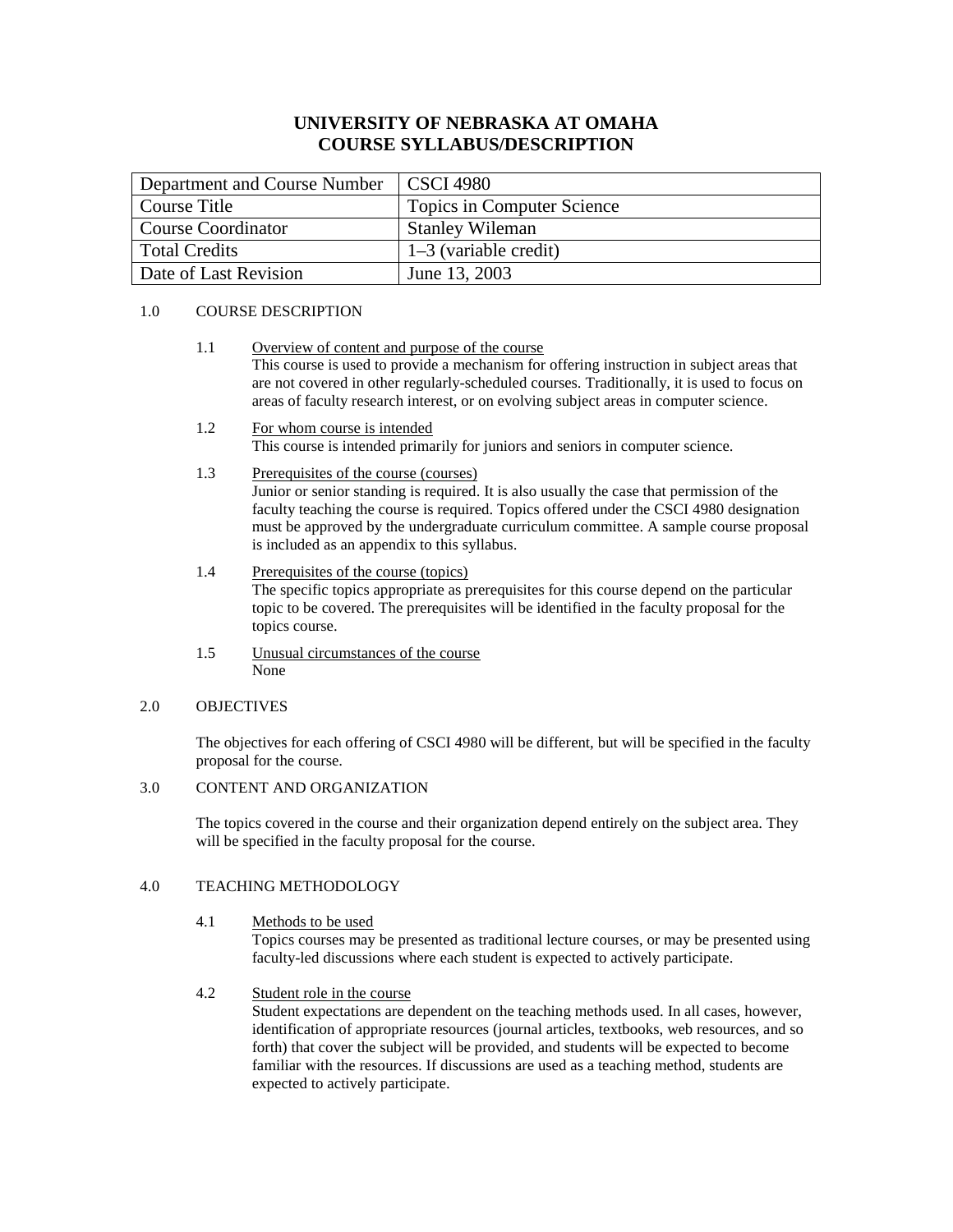#### 5.0 EVALUATION

- 5.1 Types of student projects used for evaluation The student work used for evaluation will be dependent on the faculty teaching the course. Traditional quizzes and examinations, written reports, oral presentations, written homework problems, and programming assignments may be used, as well as participation in discussions.
- 5.2 Basis for determining the final grade The final grade is determined using the criteria established by the supervising faculty and documented in the the course proposal.
- 5.3 Grading scale The grading scale for each independent study is established by the supervising faculty and documented in the course proposal.

#### 6.0 RESOURCE MATERIAL

Resource materials are expected to include textbooks and research papers in scholarly journals. Material from the web and other unpublished works may be used as the basis for the study with the approval of the supervising faculty.

7.0 Estimate Computer Science Accreditation Board (CSAB) Category Content (class time in hours):

The specific CSAB categories in which the subject matter can be categorized depends on the specific topic. Since CSCI 4980 is used for junior/senior level topics, it is expected that the majority of the material will be in the advanced category. An estimate is that the equivalent of 10 hours of lecture on core topics and 35 hours of lecture on advanced topics will be presented. The specific CSAB categories covered, and the number of hours of instruction in each category, will be specified in the faculty course proposal.

8.0 Oral and Written Communication

As expected, it is not possible to indicate what oral and written communication will be required in each offering of this course. Such will, however, be specified in the faculty course proposal.

9.0 Social and Ethical Issues

These issues may be covered in some topics courses.

10.0 Theoretical content

Some topics courses may cover theoretical material.

11.0 Problem analysis

The extent to which a specific topics course includes problem analysis is dependent on the specific course offering, and will be specified in the faculty course proposal.

12.0 Solution design

The extent to which a specific topics course includes solution design is dependent on the specific course offering, and will be specified in the faculty course proposal.

| Date      | Change                                  | By whom | <b>Comments</b> |
|-----------|-----------------------------------------|---------|-----------------|
| 6/12/2003 | Added ABET-specific sections and        | Wileman |                 |
|           | copy of sample faculty course proposal. |         |                 |
|           |                                         |         |                 |
|           |                                         |         |                 |
|           |                                         |         |                 |

## **CHANGE HISTORY**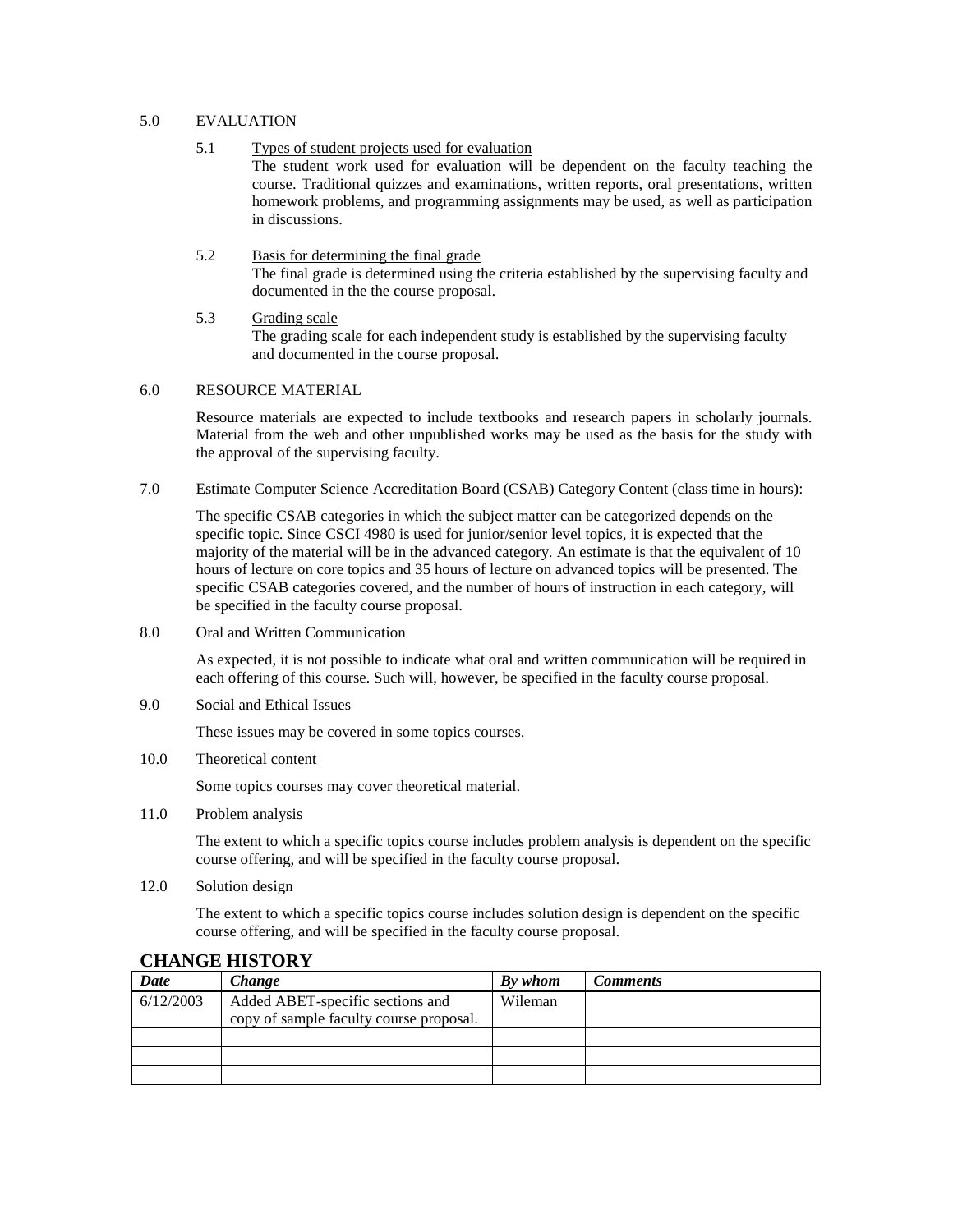# **CSCI 4980 — Topics in Computer Science Course Proposal**

Subject : Apprenticeship in Software Architecture Coordinator: Victor Winter Total Credits: 3

# **Course Description**

## *Purpose*

The Apprenticeship in Software Architecture and Design is meant to give students real, industry-quality experience on software development projects to provide a frame of reference students can relate to when taking upper-level Computer Science courses.

Upper-level Computer Science courses are heavily based in theory, not implementation, as they should be to provide students with a technology-agnostic education. However, students require experience in the various aspects of implementation to truly appreciate and understand what the theory behind it teaches them.

# *Content*

Students will work on real-world projects, provided either in-house by the Computer Science department or, preferably, industry.

The specific content of the course will vary depending on the project being implemented, but will generally focus on how to recognize, analyze, and implement best-practices such as design patterns, coding standards, and decoupled architectures.

#### *Target Student Base*

Any Computer Science student with a firm understanding of basic programming principles (syntax and data structures) and wants to build upon this basis in the context of a larger, realistic development environment will be able to succeed in the class.

## *Course Prerequisites*

- CSCI 1620
- CSCI 3320

Prerequisites can be waived with the instructor's approval.

#### *Topic Prerequisites*

Students will be expected to be proficient in imperative programming languages.

It is expected that if students know C++, they will be able to quickly pick up other imperative languages such as Java or C# without any class time being spent on syntax. Other language-specific issues, such as basic compiling and program execution, will be covered briefly in class.

Students will also be expected to have some minimal experience in relational databases. They should be able to quickly pick up the syntax of SQL and any various APIs (e.g. JDBC, ODBC) used to access data from the programming language.

## **Objectives**

Develop instincts for solving problems cleanly and elegantly

Ability to understand and appreciate industry best practices

Work effectively in software development groups, both in-person and electronically

#### **Content**

The specific content will depend on the projects chosen for the class. Given a project, the class will focus around implementing cutting-edge solutions using the best, most effective means.

Each project will have a series of milestones, roughly following this schedule: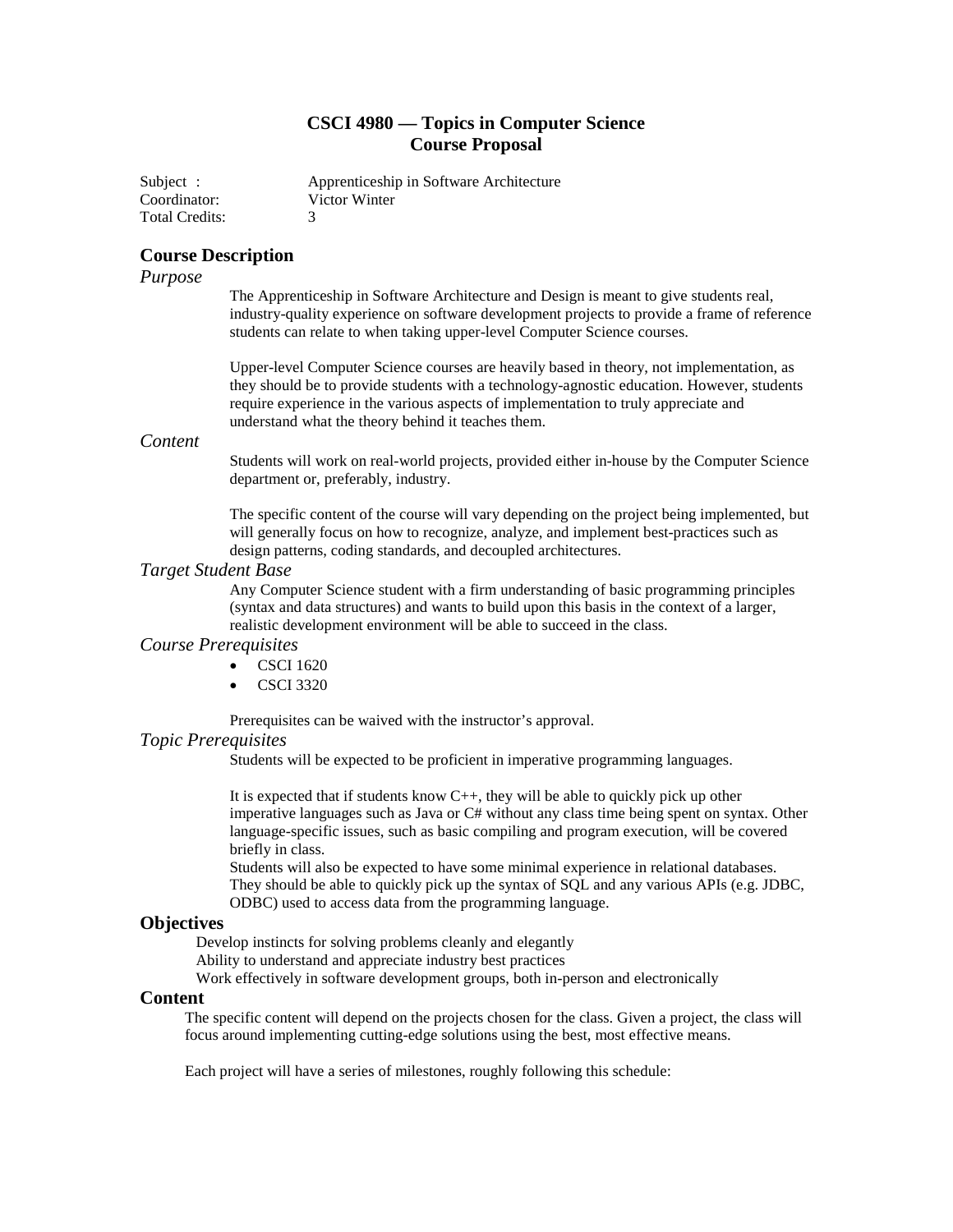|   | <b>Milestone</b> | <b>Contact</b><br><b>Hours</b> | Weeks | <b>Description</b>                                                                                                                                  |
|---|------------------|--------------------------------|-------|-----------------------------------------------------------------------------------------------------------------------------------------------------|
|   | Prototype        | 9                              | 3     | The first iteration of the system. Mostly exploring of<br>different architectures to get a feel for what works and<br>what doesn't.                 |
|   | Alpha            | 12.                            | 4     | The beginnings of the real code base. May or may not be<br>based on a prototype, but does definitely reflect the lessons<br>learned in prototyping. |
|   | <b>B</b> eta     | 15                             | 5     | A near working version of the system. All features are<br>implemented.                                                                              |
| 4 | Release          | 6                              | 3     | Cleaning up, documentation, install techniques, delivery of<br>the system to the client.                                                            |

# **Teaching Methodology**

*Methods*

Class time will be in-formal. Instead of lectures, students will actively participate in discussions, guiding both the topics and content discussed.

The instructor will focus on issues currently facing the project teams. Help will be given to pinpoint an issue, offer solutions, and go into discussions concerning the benefits and implications of each solution.

This process would likely in involve in-class code reviews, architectural discussions, prototyping, and the like.

#### *Student Role*

Students will be expected to work in small groups of three to five working a real-world project with an expected deliverable of a working system at the end of the semester.

This may require a significant time being spent outside of class. Students will be expected to work on their own and also meet with their team at least once per week outside of class.

## *Contact Hours*

In-class contact hours are 3 per week.

However, an extra 3-6 hours per week will be expected of students to work on their project and meet with the project Teaching Assistant to discuss various implementation details that may not be discussed in class.

# **Evaluation**

Students will be heavily evaluated on the results on their project.

The coordinator and TAs will continually monitor projects and if it is deemed the project was just not able to be completed within a semester's timeframe; students will not be harshly graded. However, projects will be chosen with the semester timeframe in mind, so students will be expected to have them completed.

Students will also be graded on their class and group participation. The coordinator and TAs will interact with the project teams and note the participation level of each team member. If concern arises that a team member is not contributing as well as he or she should, they will be notified and urged to participate more or risk their grade being affected.

#### *Components*

| Component     | Grading |
|---------------|---------|
| Project       | 60%     |
| Participation | 40%     |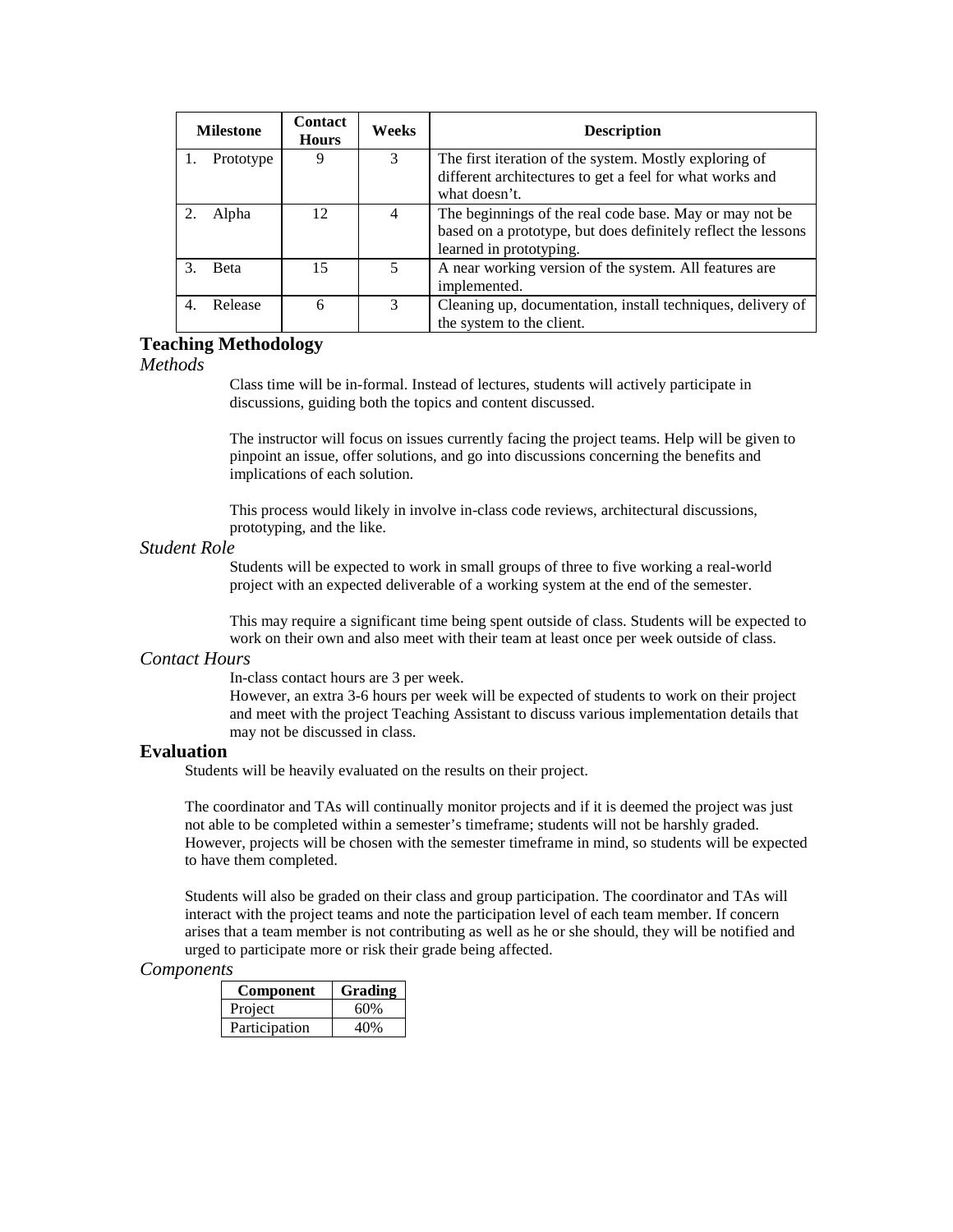## *Grading scale*

| <b>Points</b> | Grade |
|---------------|-------|
| 97-100%       | $A+$  |
| 93-96%        | A     |
| 90-92%        | $A -$ |
| 87-89%        | $B+$  |
| 83-86%        | B     |
| 80-82%        | $B -$ |
| 77-79%        | $C+$  |
| 73-76%        | C     |
| 70-72%        | $C-$  |
| 67-69%        | $D+$  |
| 63-66%        | D     |
| $60 - 62%$    | D-    |
| $0-59%$       | F     |

## **Resource Material**

The course has no official text books.

Students will be encouraged to reference material from both online and print sources, but what the sources actually are depends on the student's project.

The coordinator and TAs will refer students to various readily-available resources as needed.

## **Computing Accreditation Commission Categories**

| <b>CAC Category</b>               | Core | <b>Advanced</b> |
|-----------------------------------|------|-----------------|
| Hardware and software             |      |                 |
| Networking and telecommunications |      |                 |
| Modern programming language       |      |                 |
| Analysis and design               |      |                 |
| Data management                   |      |                 |
| Role of IS in organizations       |      |                 |

## **Oral and Written Communications**

Students will not be required to submit formal reports.

However, they will be graded on keeping the architectural documentation, including informal requirements and specifications, for their system up to date.

## **Social and Ethical Issues**

Students will potentially be working on product for industry. In this case, it would be desirable for students to be paid for working on their projects more than the 5-10 hours per week already expected of them.

This would benefit the students in letting them spend more time working on the project and hence learning from their increased involvement.

Also, industry would benefit in that the projects would have considerably better implementations due to the increased time students could spend on them.

However, how this money gets to students is undecided. Potentially, students could be put directly on the company's payroll after they have proved they can provide valuable contributions, both quality-wise and quantity-wise, to the project.